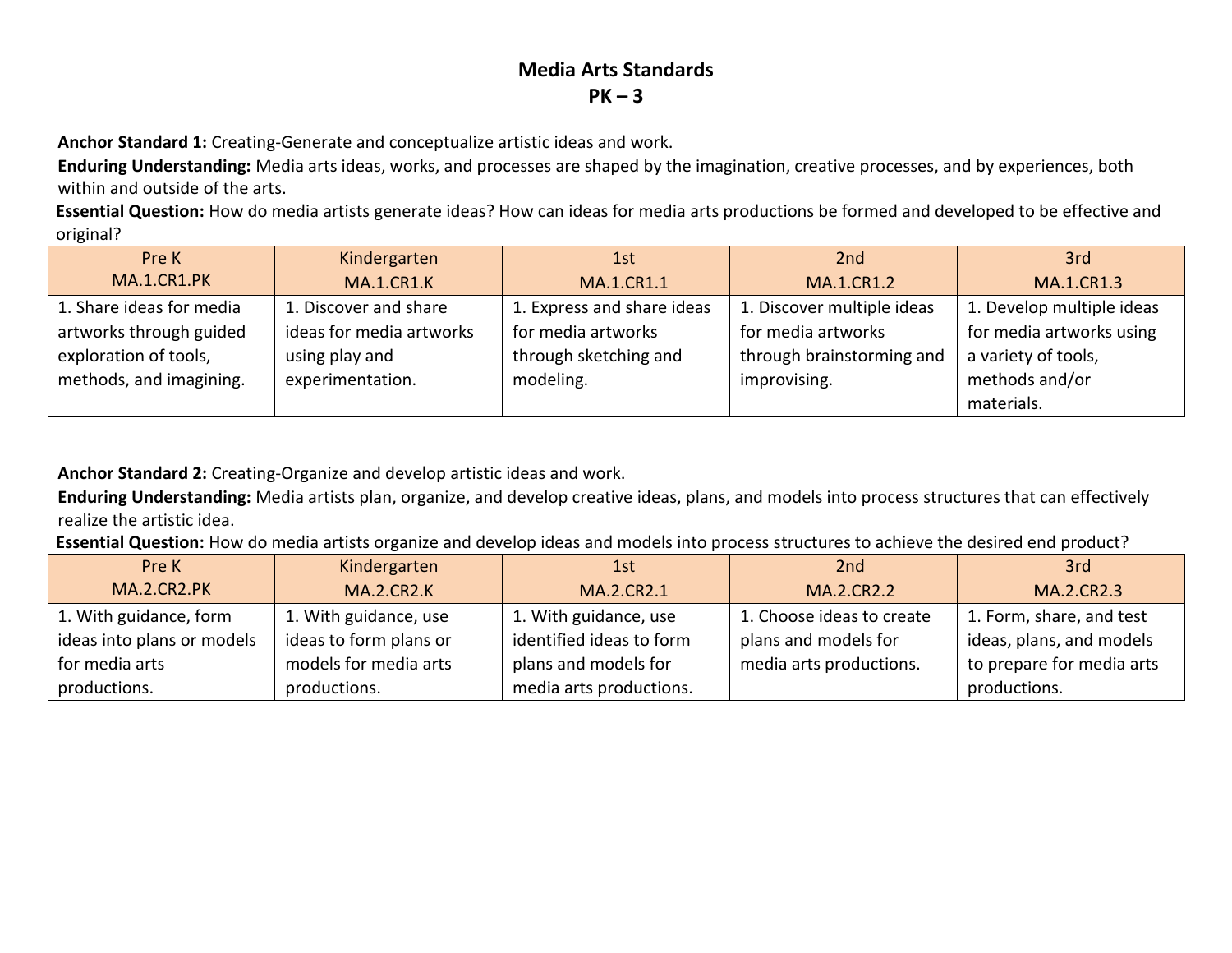**Anchor Standard 3:** Creating-Refine and complete artistic work.

**Enduring Understanding:** The forming, integration, and refinement of aesthetic components, principles, and processes creates purpose, meaning, and artistic quality in media artworks.

**Essential Question:** What is required to produce a media artwork that conveys purpose, meaning, and artistic quality? How do media artists improve/refine their work?

| Pre K                      | Kindergarten              | 1st                        | 2 <sub>nd</sub>            | 3rd                        |
|----------------------------|---------------------------|----------------------------|----------------------------|----------------------------|
| <b>MA.3.CR3.PK</b>         | <b>MA.3.CR3.K</b>         | MA.3.CR3.1                 | MA.3.CR3.2                 | MA.3.CR3.3                 |
| 1. Make and capture        | 1. Form and capture       | 1. Create, capture, and    | 1. Construct and assemble  | 1. Construct and order     |
| media arts content, freely | media arts content for    | assemble media arts        | content for unified media  | various content into       |
| and in guided practice, in | expression and meaning in | content for media arts     | arts productions,          | unified, purposeful media  |
| media arts productions.    | media arts productions.   | productions, identifying   | identifying and applying   | arts productions,          |
|                            |                           | basic principles, such as  | basic principles, such as  | describing and applying a  |
|                            |                           | pattern and repetition.    | positioning and attention. | defined set of principles, |
|                            |                           |                            |                            | such as movement and       |
|                            |                           |                            |                            | force.                     |
| 2. Attempt and share       | 2. Make changes to the    | 2. Practice and identify   | 2. Test and describe       | 2. Practice and analyze    |
| expressive effects, freely | content, form, or         | the effects of making      | expressive effects in      | how the emphasis of        |
| and in guided practice, in | presentation of media     | changes to the content,    | altering, refining, and    | elements alters effect and |
| creating media artworks.   | artworks and share        | form, or presentation, in  | completing media           | purpose in refining and    |
|                            | results.                  | order to refine and finish | artworks.                  | completing media           |
|                            |                           | media artworks.            |                            | artworks.                  |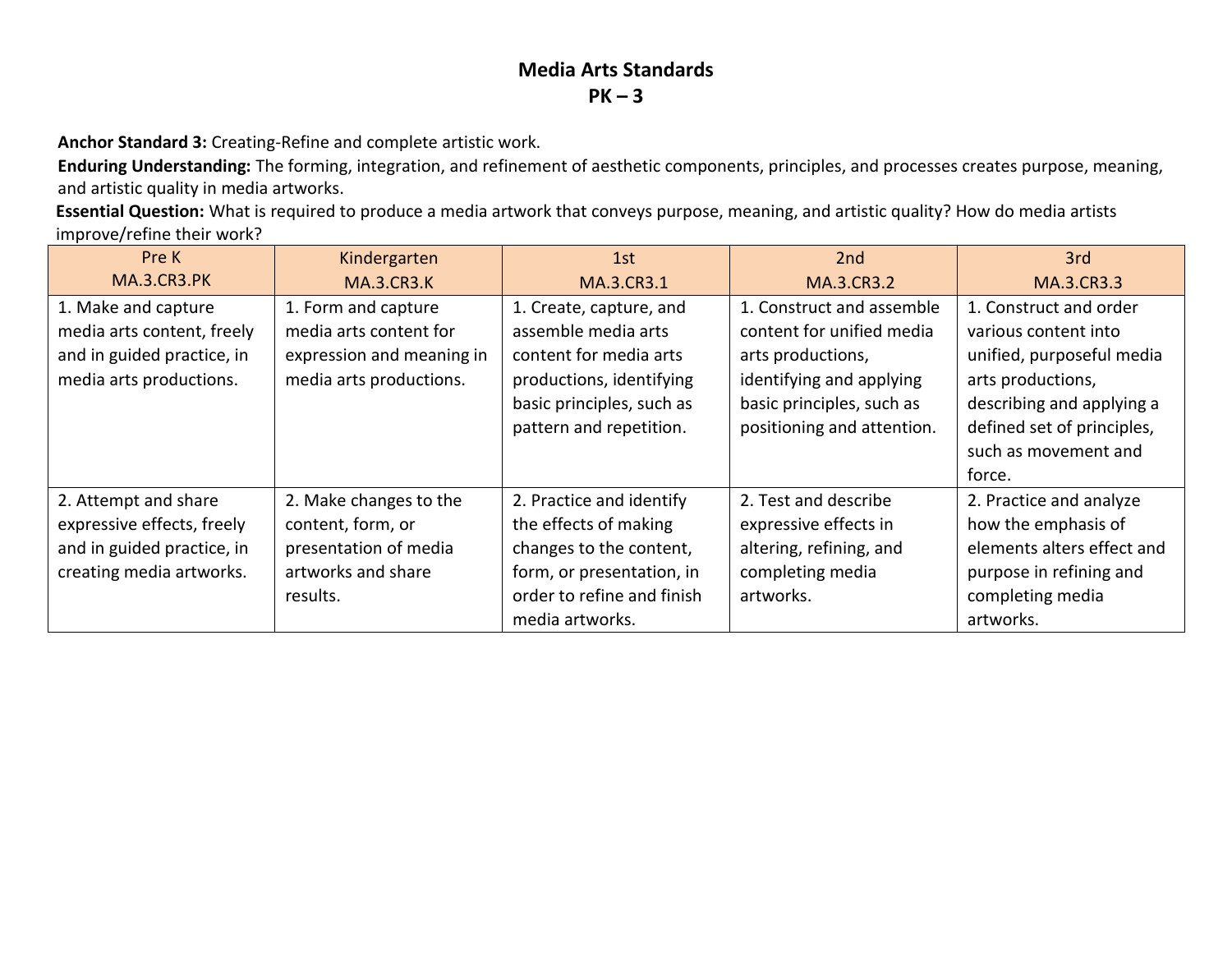**Anchor Standard 4:** Producing-Develop and refine artistic techniques and work for presentation.

**Enduring Understanding:** Media artists integrate various forms and contents to develop complex, unified artworks.

**Essential Question:** How are complex media arts experiences constructed?

| Pre K                     | Kindergarten              | 1st                        | 2 <sub>nd</sub>            | 3rd                        |
|---------------------------|---------------------------|----------------------------|----------------------------|----------------------------|
| MA.4.PR1.PK               | <b>MA.4.PR1.K</b>         | MA.4.PR1.1                 | MA.4.PR1.2                 | MA.4.PR1.3                 |
| 1. With guidance, combine | 1. With guidance, combine | 1. Combine varied          | 1. Practice combining      | 1. Practice combining      |
| different forms and       | arts forms and media      | academic, arts, and media  | varied academic, arts, and | varied academic, arts, and |
| content, such as image    | content, such as dance    | content in media artworks, | media content into unified | media forms and content    |
| and sound, to form media  | and video, to form media  | such as an illustrated     | media artworks, such as a  | into unified media         |
| artworks.                 | artworks.                 | story.                     | narrated science           | artworks, such as          |
|                           |                           |                            | animation.                 | animation, music, and      |
|                           |                           |                            |                            | dance.                     |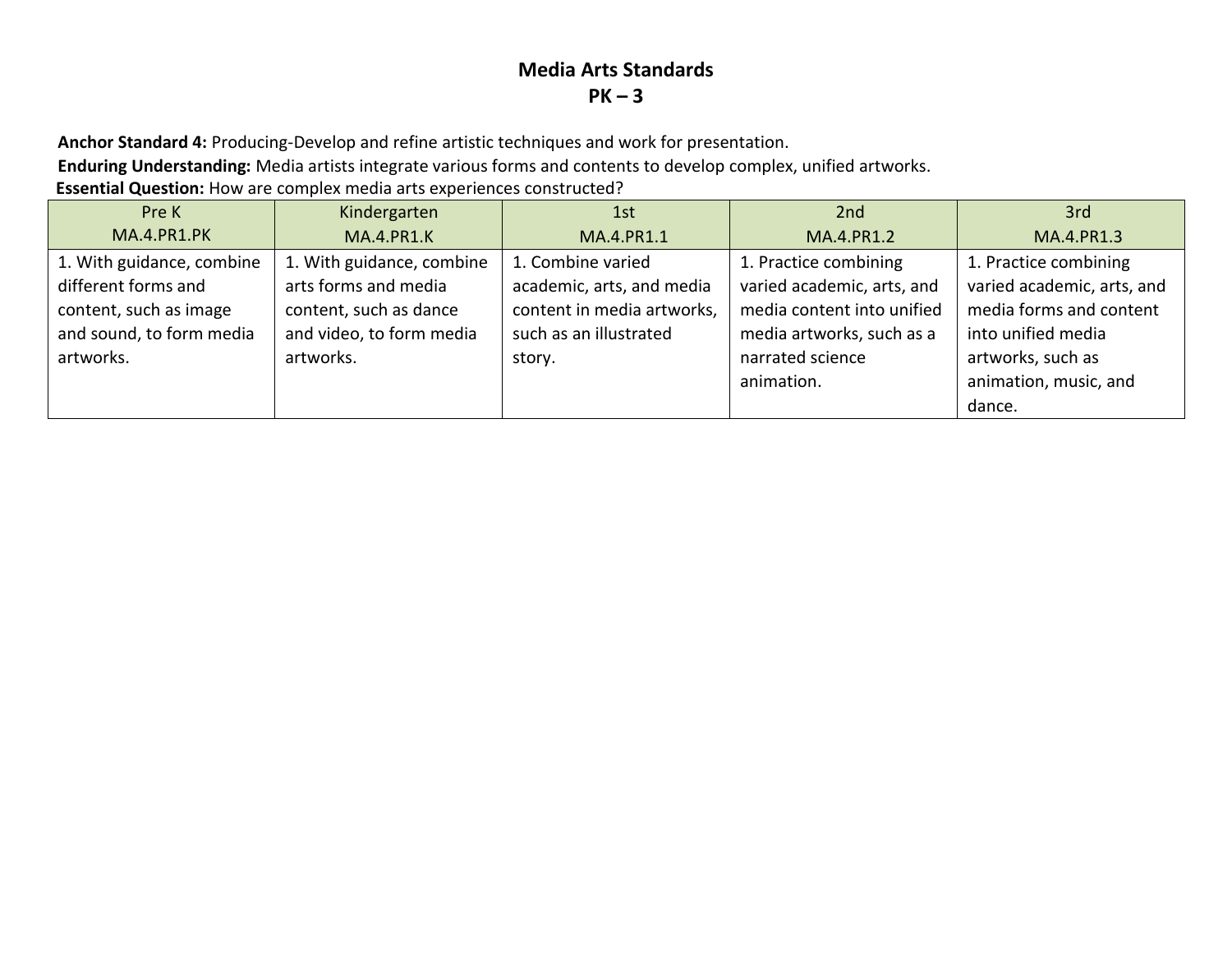**Anchor Standard 5:** Producing-Develop and refine artistic techniques and work for presentation.

**Enduring Understanding:** Media artists require a range of skills and abilities to creatively solve problems within and through media arts productions.

**Essential Question:** What skills are required for creating effective media artworks and how are they improved? How are creativity and innovation developed within and through media arts productions? How do media artists use various tools?

| Pre K                       | Kindergarten                | 1st                         | 2 <sub>nd</sub>               | 3rd                          |
|-----------------------------|-----------------------------|-----------------------------|-------------------------------|------------------------------|
| <b>MA.5.PR2.PK</b>          | <b>MA.5.PR2.K</b>           | MA.5.PR2.1                  | MA.5.PR2.2                    | MA.5.PR2.3                   |
| 1. Use identified skills,   | 1. Identify and             | 1. Describe and             | 1. Enact roles to             | 1. Exhibit developing        |
| such as manipulating tools, | demonstrate basic skills,   | demonstrate various         | demonstrate basic ability     | ability in a variety of      |
| making choices, and         | such as handling tools,     | artistic skills and roles,  | in various identified         | artistic, design, technical, |
| sharing in creating media   | making choices, and         | such as technical steps,    | artistic, design, technical,  | and organizational roles,    |
| artworks.                   | cooperating in creating     | planning, and               | and soft skills, such as tool | such as making               |
|                             | media artworks.             | collaborating in media arts | use and collaboration in      | compositional decisions,     |
|                             |                             | productions.                | media arts productions.       | manipulating tools, and      |
|                             |                             |                             |                               | group planning in media      |
|                             |                             |                             |                               | arts productions.            |
| 2. Use identified creative  | 2. Identify and             | 2. Describe and             | 2. Demonstrate use of         | 2. Exhibit basic creative    |
| skills, such as imagining   | demonstrate creative        | demonstrate basic creative  | experimentation skills,       | skills to invent new         |
| freely and in guided        | skills, such as performing, | skills within media arts    | such as playful practice,     | content and solutions        |
| practice, within media      | within media arts           | productions, such as        | and trial and error, within   | within and through media     |
| arts productions.           | productions.                | varying techniques.         | and through media arts        | arts productions.            |
|                             |                             |                             | productions.                  |                              |
| 3. Use media arts creation  | 3. Practice, discover, and  | 3. Experiment with and      | 3. Demonstrate and            | 3. Exhibit standard use of   |
| tools freely and in guided  | share how media arts        | share different ways to     | explore identified            | tools and techniques while   |
| practice.                   | creation tools work.        | use tools and techniques    | methods to use tools to       | constructing media           |
|                             |                             | to construct media          | capture and form media        | artworks.                    |
|                             |                             | artworks.                   | artworks.                     |                              |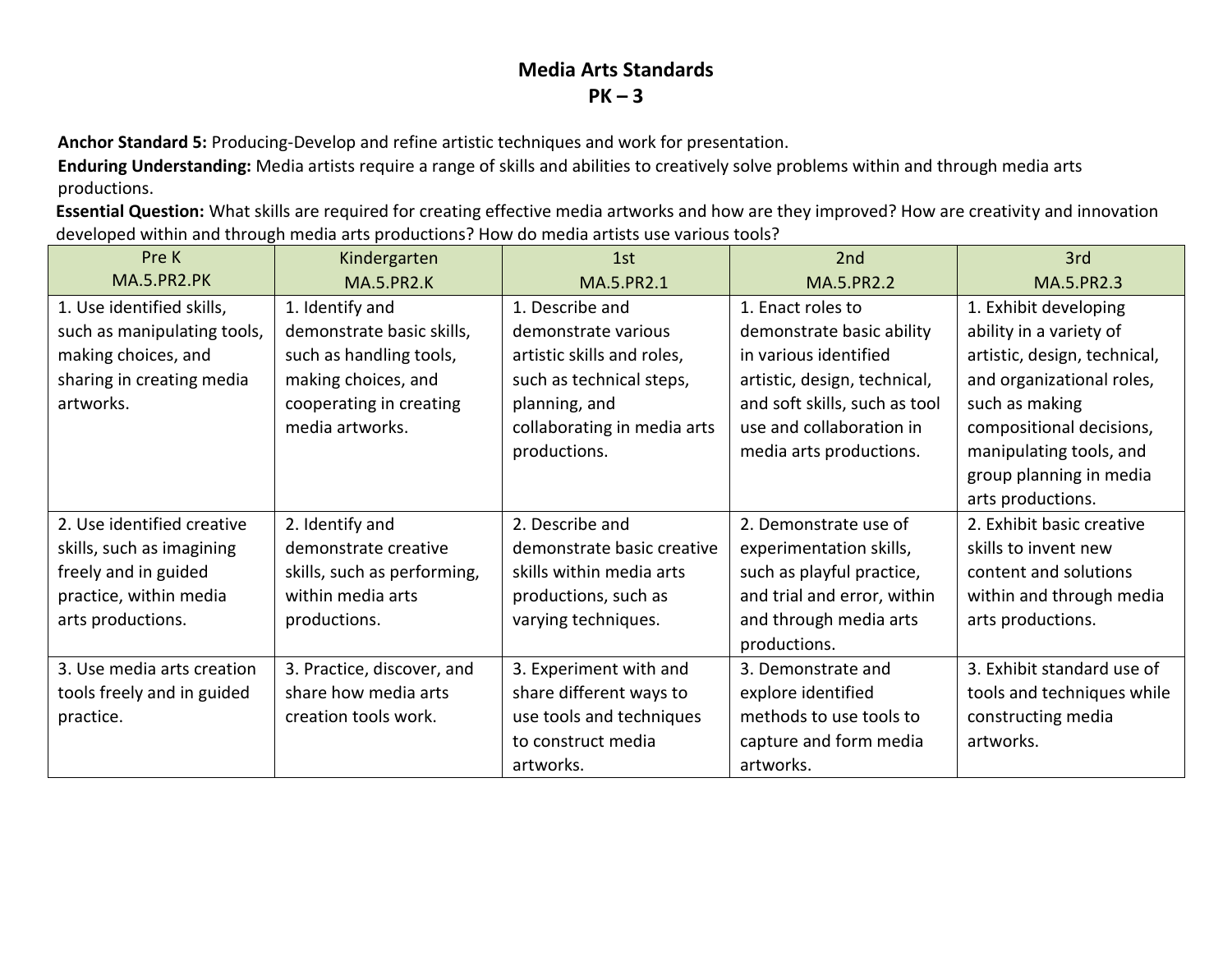**Anchor Standard 6:** Producing-Convey meaning through the presentation of artistic work.

**Enduring Understanding:** Media artists purposefully present, share, and distribute media artworks for various contexts.

**Essential Question:** How does time, place, audience, and context affect presenting or performing choices for media artworks? How can presenting or sharing media artworks in a public format help a media artist learn and grow?

| Pre K                                                                                           | Kindergarten                                                                                        | 1st                                                                                                            | 2nd                                                                                                            | 3rd                                                                                                                                                |
|-------------------------------------------------------------------------------------------------|-----------------------------------------------------------------------------------------------------|----------------------------------------------------------------------------------------------------------------|----------------------------------------------------------------------------------------------------------------|----------------------------------------------------------------------------------------------------------------------------------------------------|
| <b>MA.6.PR3.PK</b>                                                                              | <b>MA.6.PR3.K</b>                                                                                   | MA.6.PR3.1                                                                                                     | MA.6.PR3.2                                                                                                     | MA.6.PR3.3                                                                                                                                         |
| 1. With guidance, share<br>roles and discuss the<br>situation for presenting<br>media artworks. | 1. With guidance, identify<br>and share roles and the<br>situation in presenting<br>media artworks. | 1. With guidance, discuss<br>presentation conditions<br>and perform a task in<br>presenting media<br>artworks. | 1. Identify and describe<br>presentation conditions<br>and perform task(s) in<br>presenting media<br>artworks. | 1. Identify and describe<br>the presentation<br>conditions, and take on<br>roles and processes in<br>presenting or distributing<br>media artworks. |
| 2. With guidance, share<br>reactions to the<br>presentation of media<br>artworks.               | 2. With guidance, identify<br>and share reactions to the<br>presentation of media<br>artworks.      | 2. With guidance, discuss<br>the experience of the<br>presentation of media<br>artworks.                       | 2. Identify and describe<br>the experience and share<br>results of presenting<br>media artworks.               | 2. Identify and describe<br>the experience, and share<br>results of and<br>improvements for<br>presenting media<br>artworks.                       |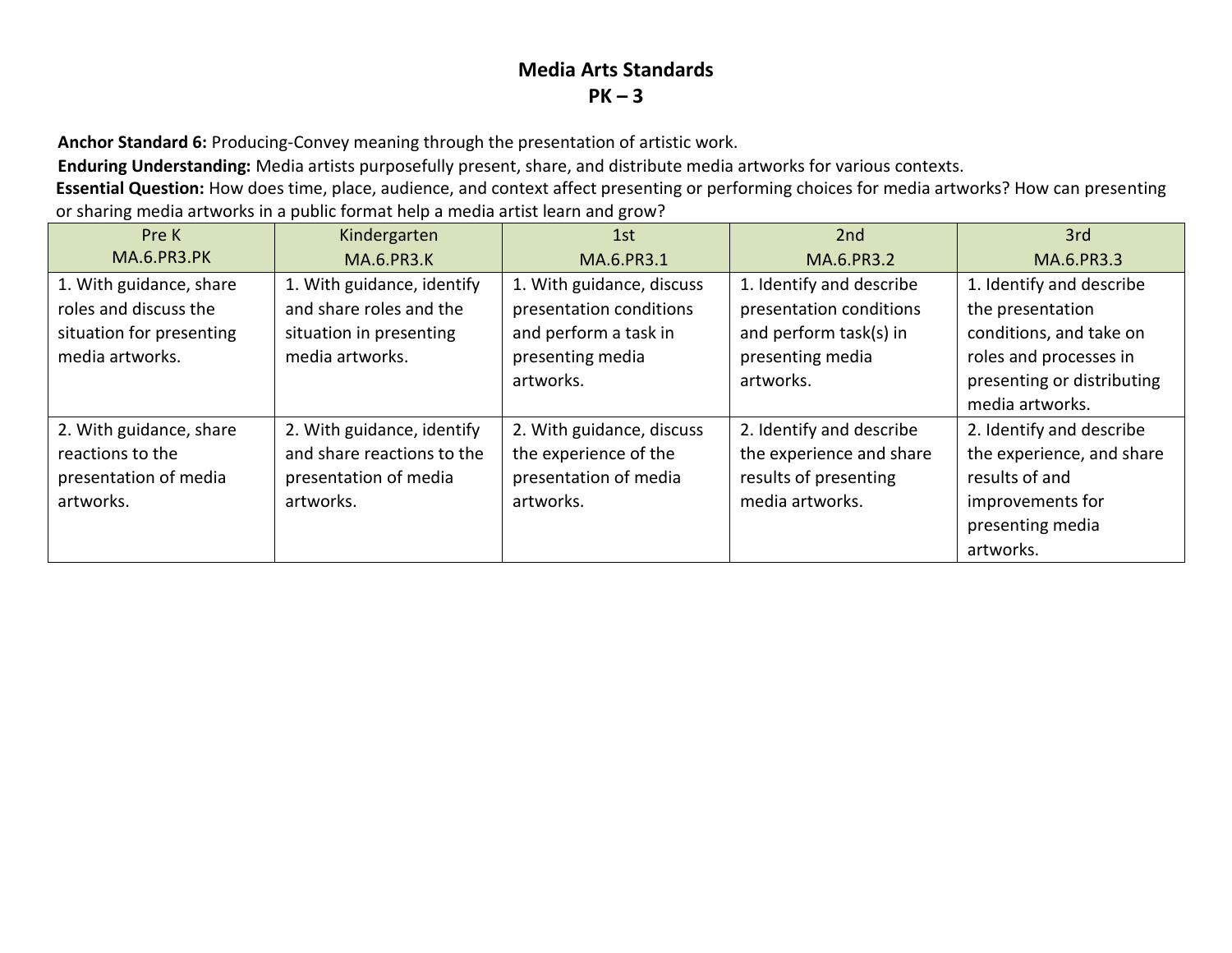**Anchor Standard 7:** Responding-Perceive and analyze artistic work. **Enduring Understanding:** Identifying the qualities and characteristics of media artworks improves one's artistic appreciation and production. **Essential Question:** How do we 'read' media artworks and discern their relational components? How do media artworks function to convey meaning and manage audience experience?

| Pre K                     | Kindergarten            | 1st                    | 2nd                      | 3rd                      |
|---------------------------|-------------------------|------------------------|--------------------------|--------------------------|
| <b>MA.7.RE1.PK</b>        | <b>MA.7.RE1.K</b>       | MA.7.RE1.1             | MA.7.RE1.2               | MA.7.RE1.3               |
| 1. With guidance, explore | 1. Recognize and share  | 1. Identify components | 1. Identify and describe | 1. Identify and describe |
| and discuss components    | components and messages | and messages in media  | the components and       | how messages are         |
| and messages in a variety | in media artworks.      | artworks.              | messages in media        | created by components in |
| of media artworks.        |                         |                        | artworks.                | media artworks.          |

| Anchor Standard 8: Responding-Interpret intent and meaning in artistic work. |                                                                                                                                          |                            |                             |                           |  |
|------------------------------------------------------------------------------|------------------------------------------------------------------------------------------------------------------------------------------|----------------------------|-----------------------------|---------------------------|--|
|                                                                              | Enduring Understanding: Interpretation and appreciation require consideration of the intent, form, and context of the media and artwork. |                            |                             |                           |  |
|                                                                              | Essential Question: How do people relate to and interpret media artworks?                                                                |                            |                             |                           |  |
| Pre K                                                                        | Kindergarten                                                                                                                             | 1st                        | 2 <sub>nd</sub>             | 3rd                       |  |
| <b>MA.8.RE2.PK</b>                                                           | <b>MA.8.RE2.K</b>                                                                                                                        | MA.8.RE2.1                 | MA.8.RE2.2                  | MA.8.RE2.3                |  |
| 1. With guidance, share                                                      | 1. With guidance, share                                                                                                                  | 1. With guidance, identify | 1. Determine the purposes   | 1. Determine the purposes |  |
| reactions to media                                                           | observations regarding a                                                                                                                 | the meanings of a variety  | and meanings of media       | and meanings of media     |  |
| artworks.                                                                    | variety of media artworks.                                                                                                               | of media artworks.         | artworks, considering their | artworks while describing |  |
|                                                                              |                                                                                                                                          |                            | context.                    | their context.            |  |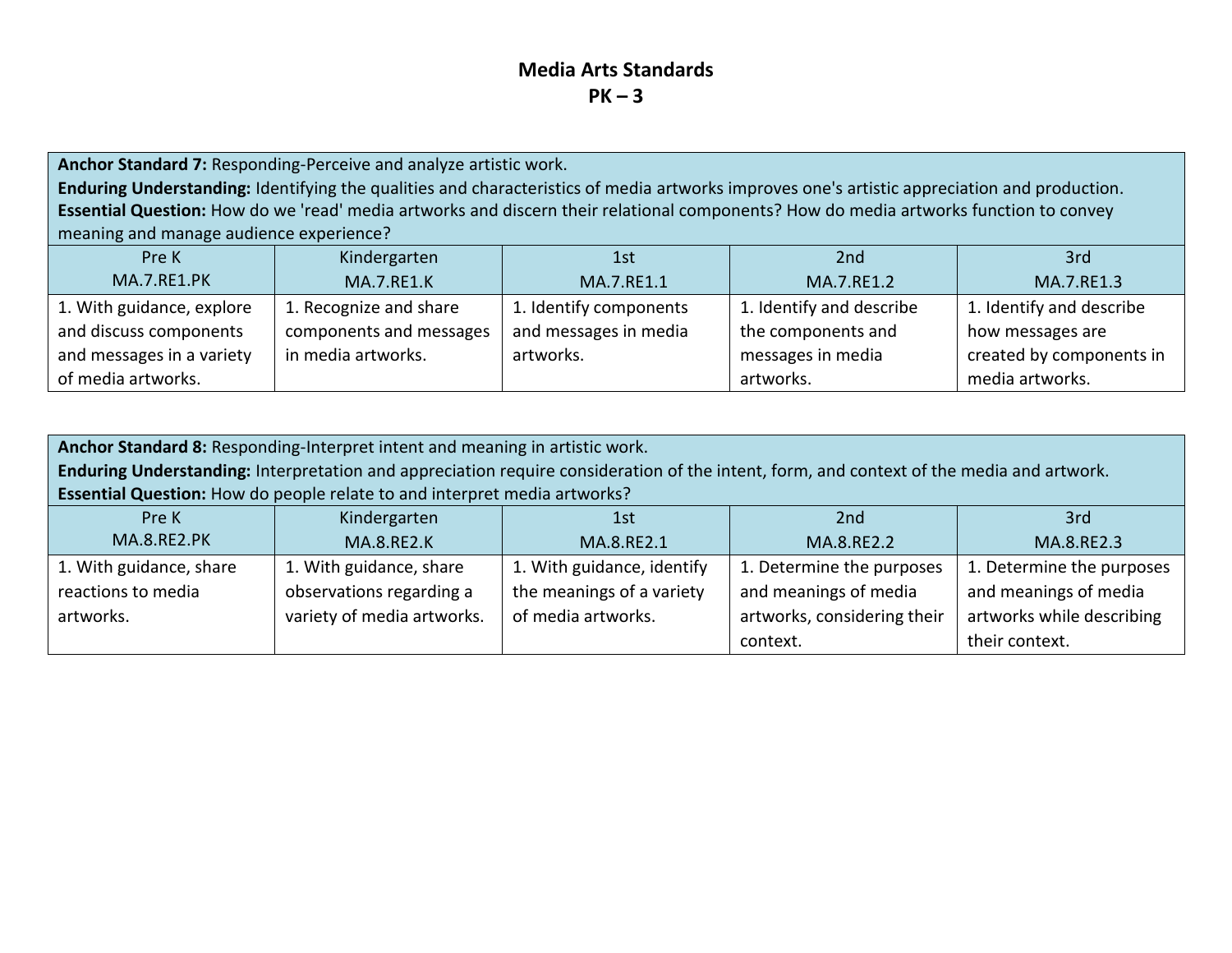**Anchor Standard 9:** Responding-Apply criteria to evaluate artistic work. **Enduring Understanding:** Skillful evaluation and critique are critical components of experiencing, appreciating, and producing media artworks. **Essential Question:** How and why do media artists value and judge media artworks? When and how should we evaluate and critique media artworks to improve them?

| Pre K                     | Kindergarten           | 1st                       | 2nd                          | 3rd                        |
|---------------------------|------------------------|---------------------------|------------------------------|----------------------------|
| <b>MA.9.RE3.PK</b>        | <b>MA.9.RE3.K</b>      | MA.9.RE3.1                | MA.9.RE3.2                   | MA.9.RE3.3                 |
| 1. With guidance, examine | 1. Share appealing     | 1. Identify the effective | 1. Discuss the effectiveness | 1. Identify basic criteria |
| and share appealing       | qualities and possible | parts of and possible     | of and improvements for      | for and evaluate media     |
| qualities in media        | changes in media       | changes to media          | media artworks,              | artworks, considering      |
| artworks.                 | artworks.              | artworks, considering     | considering their context.   | possible improvements      |
|                           |                        | viewers.                  |                              | and context.               |